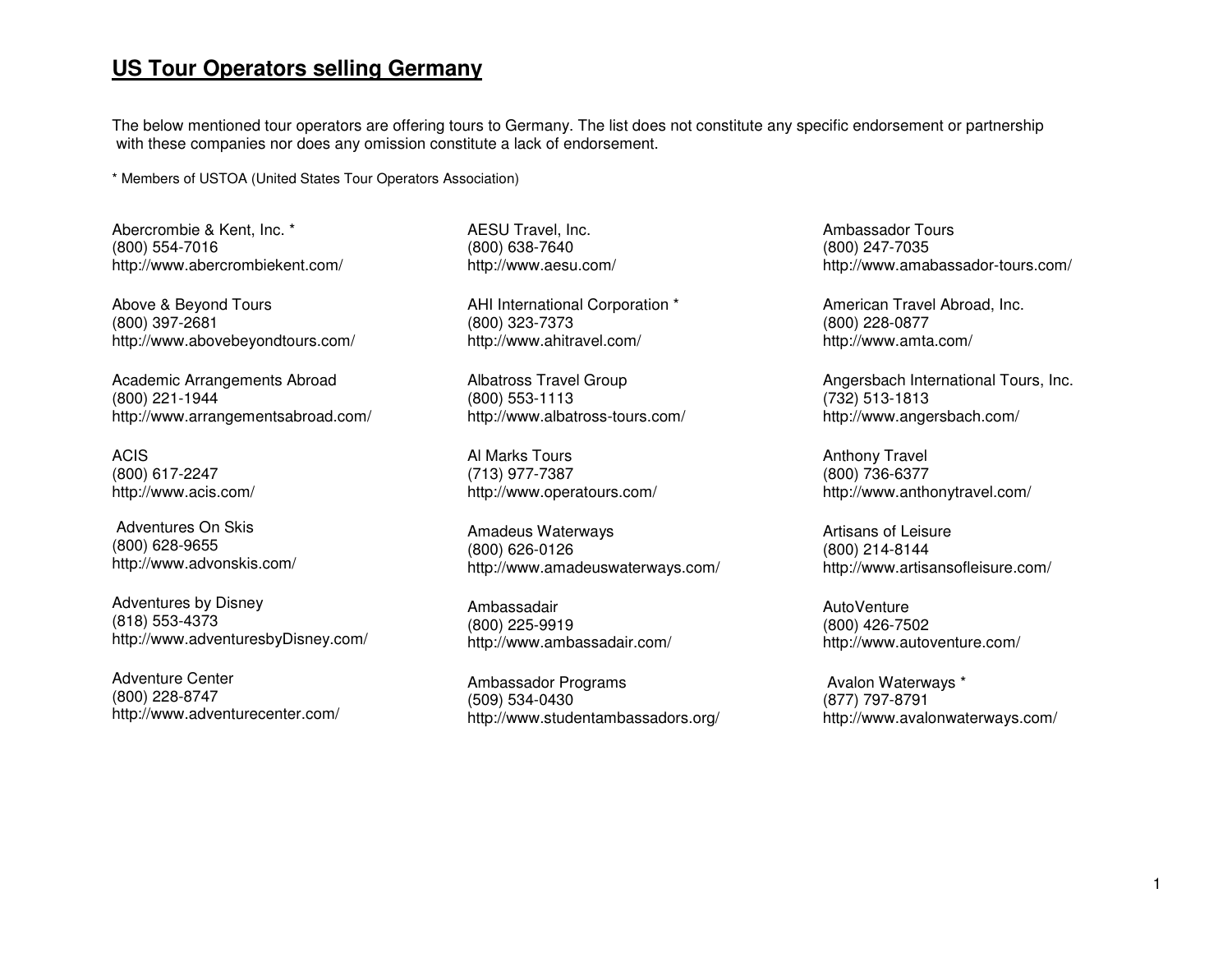Avanti Destinations \* (888) 274-7245 http://www.avantidestinations.com/

Avia Tours (888) 574-2566 http://www.aviatours.net/

Beach's Motorcycle Adventures (716) 773-4960 http://www.bmca.com/

Best Catholic Pilgrimages (800) 908-BEST http://www.bestcatholic.com/

Bike Tours Direct (877) 462-2423 http://www.biketoursdirect.com/

BK Tours & Travel LLC (703) 250-3044 http://www.bktravel.com/

Blue Marble Travel (215) 923-3788 http://www.bluemarble.org/

Brendan Worldwide Vacations \* (800) 421-8446 http://www.brendanvacations.com/

Butterfield & Robinson (866) 551-9090 http://www.butterfield.com/ Casterbridge Tours (800) 522-2398 http://www.casterbridgetours.com/

Catholic Travel Center (800) 553-5233 http://www.gocatholictravel.com/

Central Holidays (800) 935-5000 http://www.centralholidays.com/

CETA Tours (800) 501-0397 http://www.cetatour.com/

**Charterways**  (800) 869-2344 www.charterways.com/

Christian Tours (800) 476-3900 http://www.burkechristiantours.com/

CIE Tours International (973) 292-3899 http://www.cietours.com/

Classic Adventures (800)-777-8090 http://www.classicadventures.com/

Classic Custom Vacations \* (800) 635-1333 http://www.classicvacations.com/ Collette Vacations \* (800) 340-5158 http://www.collettevacations.com/

Concierge Worldwide (954) 566-2416 http://www.cwwtravel.com/

**Connoisseur**  (800) 992-0291 http://www.connoisseurfloat.com/

Contiki Holidays \* (800) 266-8454 http://www.contiki.com/

Continental Airlines Vacations \* (800) 301-3800 http://www.covacations.com/

Continental Journeys (800) 601-4343 http://www.continentaljourneys.com/

Cosmos \* (800) 276-1241 http://www.cosmos.com/

Country Walkers (800) 464-9255 http://www.countrywalkers.com

Cross-Culture, Inc. (800) 491-1148 http://www.ccjourneys.com/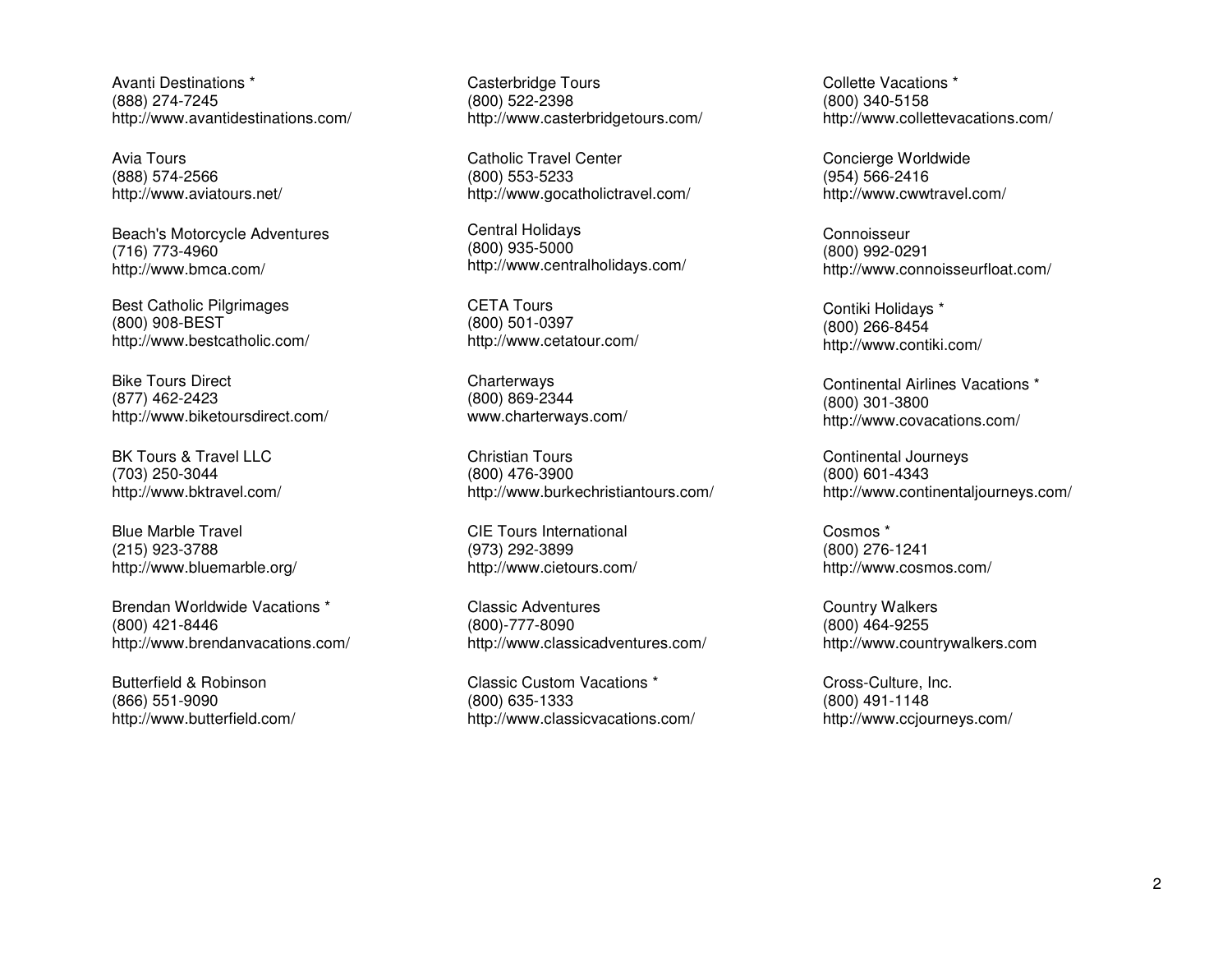Crown Blue Line a Brand of Le Boat (888) 355-9491 http://www.crownblueline.com/

Culture Quest Tours (800) 678-6877 http://www.cqtours.com/

Dailey-Thorp (800) 998-4677 http://www.daileythorp.com/

Delta Airlines Vacations \* (800) 654-6559 http://www.deltavacations.com/

Distinctive Journeys International (800) 922-2060 http://www.distinctivejourneys.com/

Distinctive Travel & Tours (888) 843-7914 http://www.distinctiveeurotours.com/

Drawbridge To Europe, Inc. (888) 268-1148 http://www.drawbridgetoeurope.com/

Driving Tours of France (800) 717-1703 http://www.dtof.com/

Edelweiss Bike Travel (800) 507-4459 http://www.edelweissbike.com/

Educational Odysseys (877) 676-9400 http://www.educationalodysseys.com/ Educational Opportunity Tours (863) 648-0383 http://www.eo.travelwithus.com/

Ed-Ventures, Inc. (800) 658-7128 http://www.ed-ventures.com/

EF Educational Tours \* (800) 665-5364 http://www.eftours.com/

Elderhostel (800) 454-5768 http://www.elderhostel.org/

Elegant Cruises & Tours (800) 683-6767 http://www.elegantcruises.com/

Euro-Bike and Walking Tours (800) 321-6060 http://www.eurobike.com/

Eurobound / Tahitibound (888) 672-7476 http://www.eurobound.com/

Euro-Connection (800) 645-3876 http://www.euro-connection.com/

Euro Lloyd Tours (800) 334-2724 http://www.eurolloyd.com/ Europeanbarging (888) 869-7907 http://www.europeanbarging.com/

European Destinations (877) 267-2247 http://www.europeandestinations.com/

European Focus (800) 401-7802 http://www.eurofocus.com/

European Sojourns, Ltd. (800) 750-1989 http://www.europeansojourns.com/

European Tour Connections (610) 678-8839 http://www.europeantourconnections.com/

European Tours (800) 882-3983 http://www.europtours.com/

EuropeASAP (415) 750-5449 http://www.europeasap.com/

Europe Express \* (800) 927-3876 http://www.eeitravel.com/

Euro River Cruises (888) 863-1212 http://eurorivercruises.com/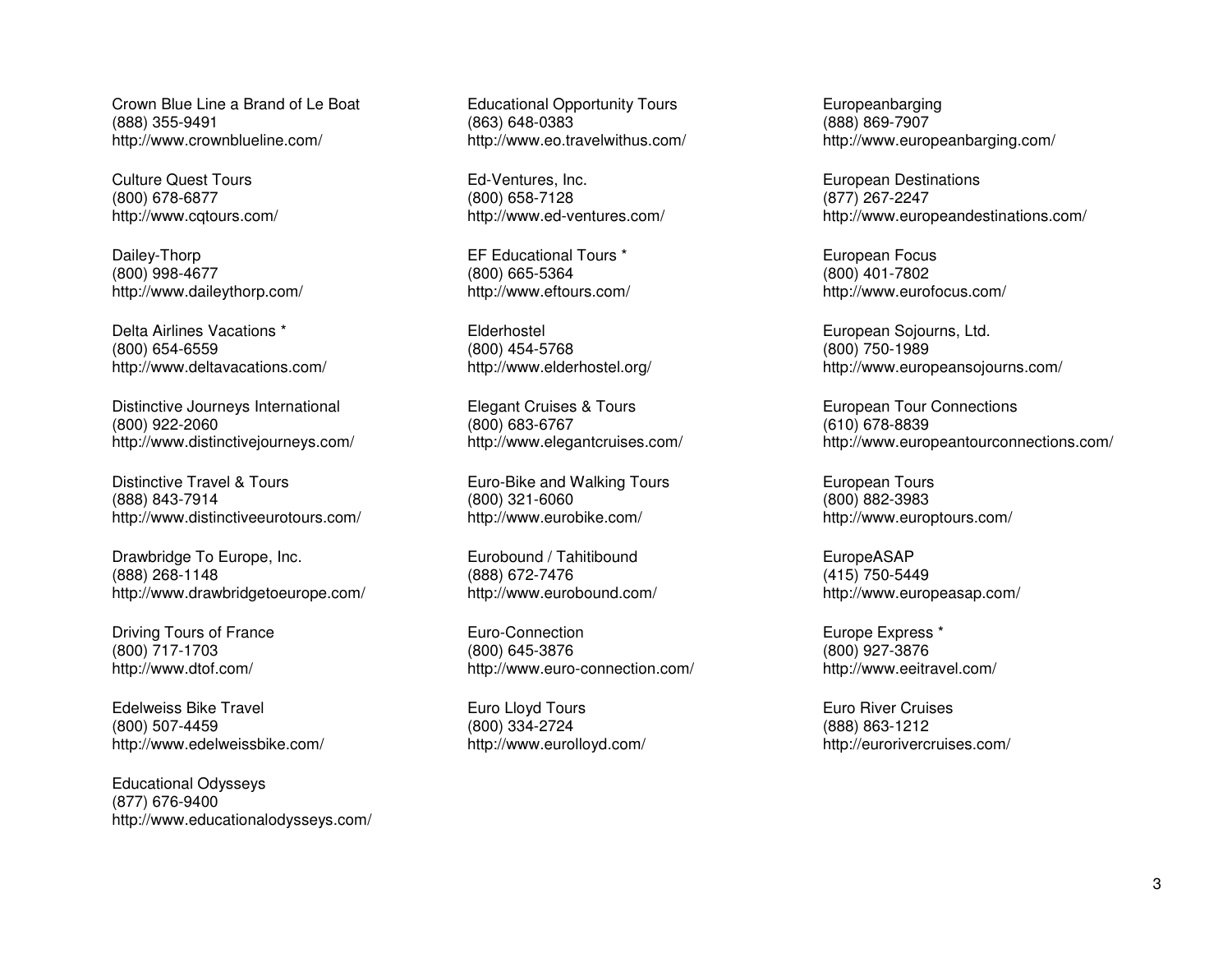Euro-Sportring (800) 724-6076 http://www.esrusa.com/

**EuroVacations**  (877) 471-3876 http://www.eurovacations.com/

Expedia, Inc. (800) 397-3342 http://www.expedia.com/

Fast Lane Travel (813) 343-3001 http://www.fastlanetravel.com

Friendship Tours (800) 213-9155 http://www.friendshiptours.com/

Funjet Vacations \* (800) 558-6654 http://www.funjet.com/

Future Vacations \* (888) 788-2545 http://www.futurevacations.com/

Gate 1 Travel \* (800) 682-3333 http://www.gate1travel.com/

General Tours \* (800) 221-2216 http://www.generaltours.com/ Gerhard's Bicycle Odysseys (800) 966-2402 http://www.since1974.com/

German Auto Tours, Inc. (800) 443-4610 http://www.germanautotours.com/

Global Quest (800) 221-3254 http://www.globalquesttravel.com/

Globus \* (866) 755-8581 http://www.globusjourneys.com/

Go Ahead Vacations \* (800) 590-1170 http://www.goaheadtours.com/

Gohagan (800) 922-3088 http://www.gohagantravel.com/

Going Your Way Tours (860) 447-9180 http://www.goingyourwaytours.com/

Goodspeed & Bach, Inc. (888) 446-1789 http://www.goodspeedandbach.com/

Go-Today.com \* (800) 227-3235 http:www.go-today.com/ Grand Circle Travel (800) 959-0405 http://www.gct.com/

Grand European Tours \* (800) 552-5545 http://www.getours.com/

Grand Prix Tours, Inc. (800) 400-1998 http://www.gptours.com/

Great Spas of the World (800) SPA-TIME http://www.greatspas.com/

Green Harmony Tours (410) 825-3269 http://www.greenharmonytours.com/

Group IST (800) 833-2111 http://www.ist-tours.com/

Grueninger Tours (800) 844-4159 http://www.grueningertours.com/

Gutsy Women Travel (866) 464-8879 http://www.gutsywomentravel.com

Happy Holidays \* (800) 884-2779 http://www.worldgrouptravel.com/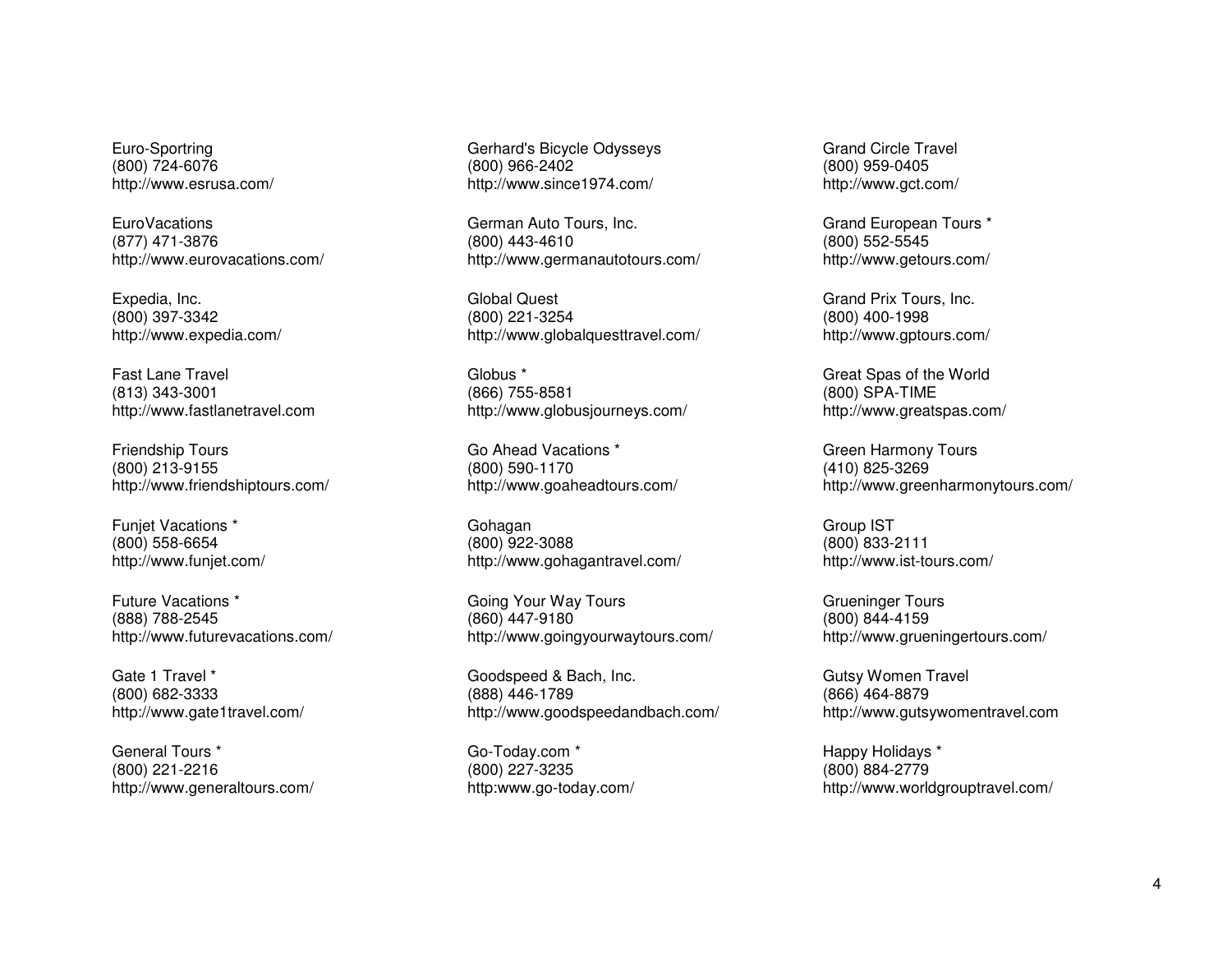Heart of Europe Tours (215) 991-9892 http://www.heartofeuropetours.com/

Holidaze Ski Tours (800) 526-2827 http://www.holidaze.com/

Homeric Tours, Inc. \* (800) 223-5570 http://www.homerictours.com/

Icelandair Holidays (800) 779-2899 http://www.icelandairholidays.com/

Idyll, Ltd. (Untours) (888) 868-6871 http://www.untours.com/

iExplore (800) 439-7567 http://www.iexplore.com/

Illume (800) 367-6757 http://www.travelillume.com/

Image Tours, Inc. \* (800) 968-9161 http://www.imagetours.com/

In Quest of the Classics (800) 227-1393 http://www.iqotc.com/

Insight Vacations \* (800) 582-8380 http://www.insightvacations.com/

International Curtain Call (800) 669-9070 http://www.iccoperatours.com/

International Seminar Design (212) 244-1448 http://www.isditravel.com/

IsramWorld \* (800) 223-7460 http://www.isram.com/

ITS Tours (800) 533-8688 http://www.supersavertours.com/

Journeys of Discovery / Pleasant Holidays (800) 877-5223 http://www.pleasantholidays.com/

Journeys Unlimited (800) 486-8359 http://www.journeys-unlimited.com/

Key Tours (800) 326-5170 http://www.keytours.com/

KLM/ Northwest Airlines World Vacations (800) 800-1504 http://www.nwaworldvacations.com/

Kompas (800) 233-6422 http://www.kompas.net/

KTTI – Kenwood Tours and Travel International (877) 259-4515 http://www.kttintl.com/

Ludus Group (866) 343-6133 http://www.ludustours.com/

Luther Land Tours.com (800) 821-8947 http://www.lutherlandtours.com/

Luther Tours (888) 458-8486 http://www.luthertours.com/

Matterhorn Travel (800) 638-9150 http://www.matterhorntravel.com/

Maupintour LLC (800) 255-4266 http://www.maupintour.com/

Mayflower Tours \* (800) 323-7604 http://www.mayflowertours.com/

MTS Travel (877) 908-8899 http://www.mtstravel.com/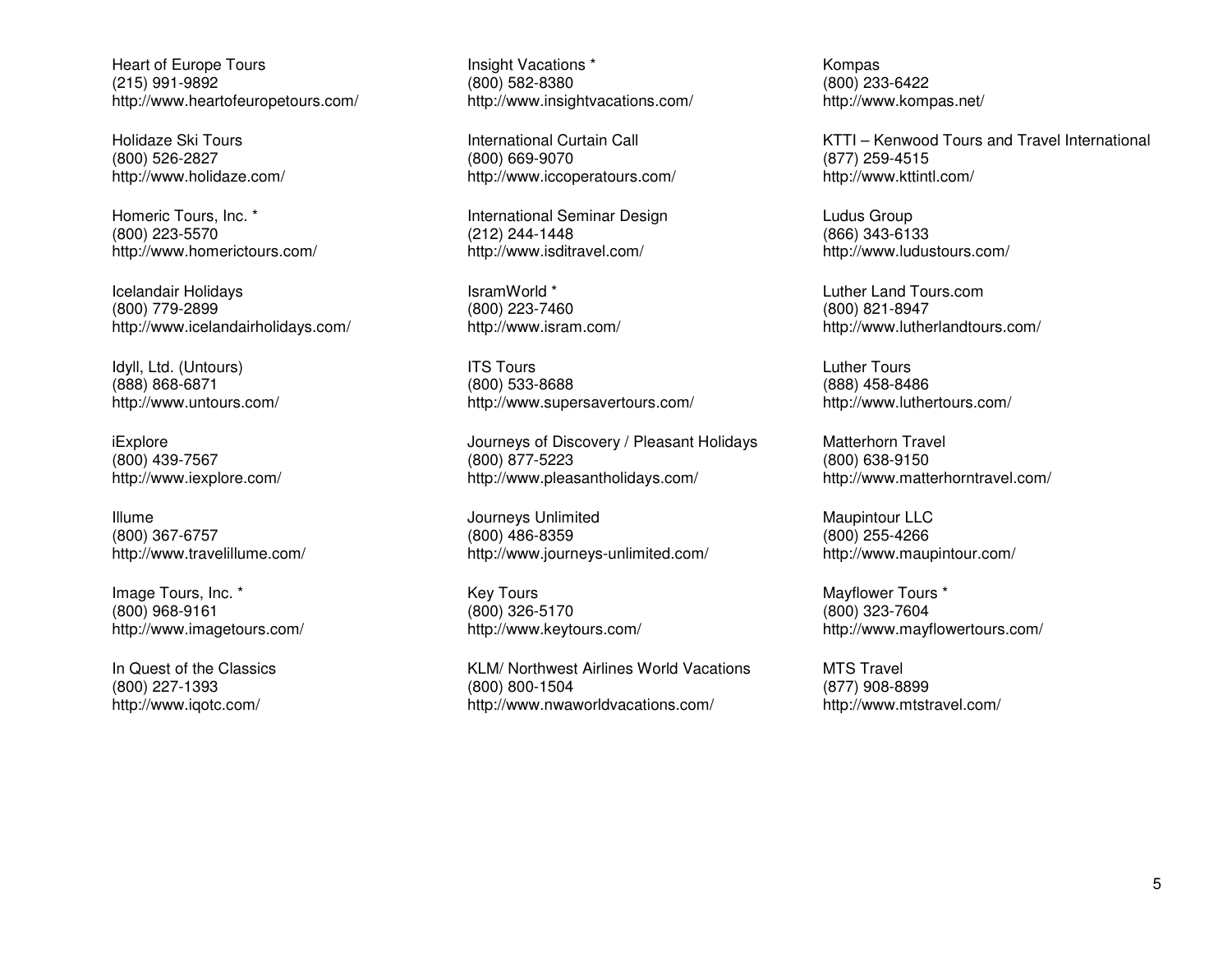Music Celebrations International (800) 395-2036 http://www.musiccelebrations.com/

Nonstop Travel (800) 949-6362 http://www.nonstoptravel.net/

Nordic Saga Tours (800) 848-6449 http://www.nordicsaga.com/

Nordique Tours (800) 995-7997 http://www.nordiquetours.com/

Octopus Travel (866) 462-8678 http://www.octopustravel-us.com/

Peter Deilmann Cruises (800) 348-8287 http://www.deilmann-cruises.com/

Picasso Travel (800) 995-7997 http://www.picassotours.com

Posh Journeys (775) 852-5105 http://www.poshjourneys.com/

Puppentour (520) 881 -5545 http://www.puppentour.com R. Crusoe & Son, LLC (312) 980-8000 http://www.rcrusoe.com/

Rail Europe Group \* (888) 382-RAIL http://www.raileurope.com/

Reformation Tours, LLC (800) 303-5534 http://www.reformationtours.com/

Regina Tours (800) 228-4654 http://www.regina-tours.com/

**Ritztours**  (800) 900-3009 http://www.ritztours.net/

Sacca Tours Inc (800) 326-5170 http://www.saccatours.com/

Seaeurope Holidays (800) 533-3755 http://www.seaeurope.com/

Select International Tours & Cruises (800) 842-4842 http://www.selectinternational.tvl/

SITA World Travel, Inc. \* (800) 421-5643 http://www.sitatours.com/ Ski Europe / Austro Tours (800) 333-5533 http://www.ski-europe.com/

Sky Bird Travel (888) SKYBIRD http://www.skybirdtravel.com/

Smolka Tours, Inc. (800) 722-0057 http://www.smolkatours.com/

Soccer Travel (877) 667-5338 http://www.soccertravel.com/

Specialty International Tours (646) 435-2833 http://www.specialtyinternationaltours.com/

Tauck World Discovery \* (800) 788-7885 http://www.tauck.com/

The Barge Lady (800) 880-0071 http://www.bargelady.com/

The Catholic Tour Company (216) 751-8301 http://www.thecatholictour.com/

The Christian Tour Company (877) 465-9885 http://www.thechristiantour.com/